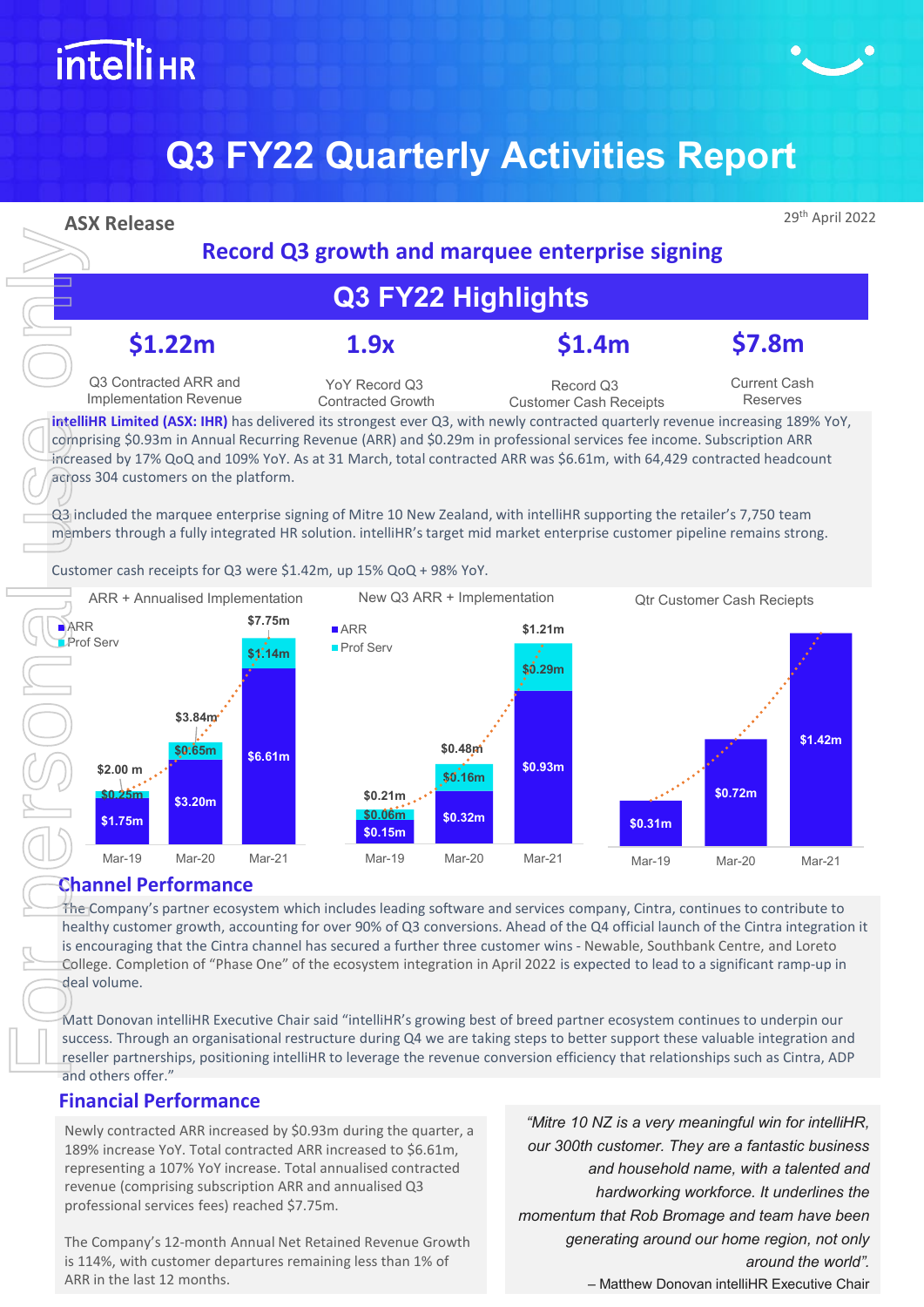#### **Financial Performance (Cont)**



#### **Marquee Conversions Reinforce Ideal Customer Market Fit**

intelliHR maintains a strong enterprise pipeline, with the Q4 organizational restructure focused on right-sizing target customer leads to the mid-market tier of 500-2000 headcount reinforcing this ideal market fit, and successfully progressing deals with the support of its ecosystem partners. The average size of new customer conversions has continued to consistently expand over FY22 with average new contracted customer ARR in Q3 reaching \$29,024, up 99% YoY. Total average contracted customer ARR has increased 18% YoY to \$21,823.

Underlining the strength of the Company's ANZ performance is its new enterprise customer conversion: a 6-year (3+3 years) agreement with Mitre 10 New Zealand supporting 7,750 team members across 84 Mitre 10 and 43 Hammer Hardware stores. intelliHR delivers a fully integrated ecosystem encompassing the organization's core HR function and source of people analytics, including solutions for onboarding, qualification, training, skills, and performance, with annual upfront billing scheduled to start  $im$ July 2022.

#### **Reorganising For Growth and Scale**

Mr Donovan announced an internal strategic reorganisation on April 21. It aims to build on the strong growth momentum of the business, accelerate towards the next revenue goal of \$10m ARR, and strengthen the cash position of the business. This will see intelliHR's senior leadership team invest more effort into ANZ market growth, further scale the intelliHR Partners ecosystem, and build out its lead generation engine. "With extremely low churn, high customer satisfaction, and focusing our Founder Rob Bromage onto accelerated product innovation and key strategic partnerships, I feel confident in the ongoing marketability and growth for the intelli platform. Now we are making some key changes to align our resources on bets that will accelerate our

Regional Team

- **ANZ**
- 5.7 years launched August 2016 243 Customers 23 Sales & CS Team **18** Active Referring Partnerships 1 New Partners Onboarding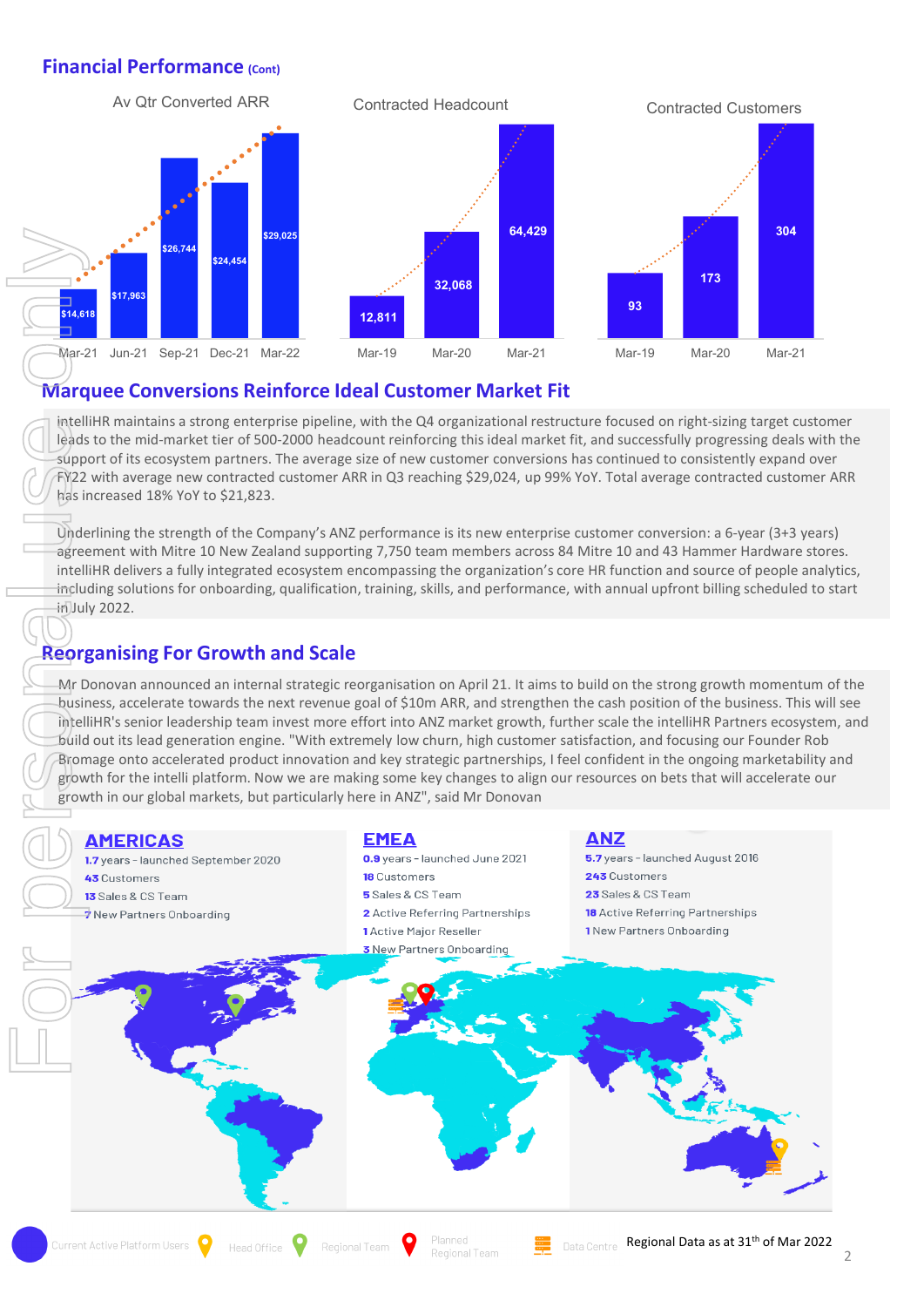#### **Investing in the Growth of a Global SaaS Business**

Net cash used in operations for the quarter totalled \$2.9m. Cash reserves as at 31 March were \$7.8m.

Cashflow going forward is expected to benefit from -

- Reduction in ARR WIP. The value of WIP (i.e the delta between contracted and invoiced subscribers) has expanded over Q3 with large and enterprise customers experiencing some delayed and phased implementations. Over the next 90 days, intelliHR expects to convert \$1.15m of WIP ARR into invoiceable revenue.
- Q4 organizational restructure cost savings. The internal strategic reorganization is expected to generate quarterly cashflow savings of over \$0.5m.
	- Receipt of delayed Austrade export market development grant is now confirmed to be received in Q4.

#### **Additional Information**

| cashflow savings of over \$0.5m.<br>Receipt of delayed Austrade export market development grant is now confirmed to be received in Q4.                                                                                                                                                                                                                                                                                                                                                                                                                                                                                                                            |                                                                                                                                                                                                                                                                                                                                                                                                                                                                                                        |        |        |          |        |                |
|-------------------------------------------------------------------------------------------------------------------------------------------------------------------------------------------------------------------------------------------------------------------------------------------------------------------------------------------------------------------------------------------------------------------------------------------------------------------------------------------------------------------------------------------------------------------------------------------------------------------------------------------------------------------|--------------------------------------------------------------------------------------------------------------------------------------------------------------------------------------------------------------------------------------------------------------------------------------------------------------------------------------------------------------------------------------------------------------------------------------------------------------------------------------------------------|--------|--------|----------|--------|----------------|
| <b>Additional Information</b><br>Contracted Customer Details as at 31 <sup>st</sup> of March 2021                                                                                                                                                                                                                                                                                                                                                                                                                                                                                                                                                                 |                                                                                                                                                                                                                                                                                                                                                                                                                                                                                                        |        |        |          |        |                |
|                                                                                                                                                                                                                                                                                                                                                                                                                                                                                                                                                                                                                                                                   | 1H20                                                                                                                                                                                                                                                                                                                                                                                                                                                                                                   | 2H20   | 1H21   | 2H21     | 1H22   | 2H22 (to Date) |
| <b>Customer Numbers</b>                                                                                                                                                                                                                                                                                                                                                                                                                                                                                                                                                                                                                                           | 84                                                                                                                                                                                                                                                                                                                                                                                                                                                                                                     | 109    | 149    | 208      | 280    | 304            |
| Net Growth                                                                                                                                                                                                                                                                                                                                                                                                                                                                                                                                                                                                                                                        | 26                                                                                                                                                                                                                                                                                                                                                                                                                                                                                                     | 25     | 40     | 59       | 72     | 24             |
| <b>Contracted Subscribers</b>                                                                                                                                                                                                                                                                                                                                                                                                                                                                                                                                                                                                                                     | 11,800                                                                                                                                                                                                                                                                                                                                                                                                                                                                                                 | 14,531 | 29,170 | 37,496   | 52,138 | 64229          |
| <b>Net Growth</b>                                                                                                                                                                                                                                                                                                                                                                                                                                                                                                                                                                                                                                                 | 2,349                                                                                                                                                                                                                                                                                                                                                                                                                                                                                                  | 2,731  | 14,639 | 8,326    | 14,642 | 12,291         |
| <b>Subscribers Invoiced</b>                                                                                                                                                                                                                                                                                                                                                                                                                                                                                                                                                                                                                                       | 8,743                                                                                                                                                                                                                                                                                                                                                                                                                                                                                                  | 9,726  | 22,271 | 32,219   | 40,734 | 46,276         |
| Growth                                                                                                                                                                                                                                                                                                                                                                                                                                                                                                                                                                                                                                                            | 3,501                                                                                                                                                                                                                                                                                                                                                                                                                                                                                                  | 983    | 12,545 | 19,674   | 8,515  | 5,542          |
| Subscribers to be<br>Invoiced *                                                                                                                                                                                                                                                                                                                                                                                                                                                                                                                                                                                                                                   | 3,057                                                                                                                                                                                                                                                                                                                                                                                                                                                                                                  | 4,805  | 6,899  | 5,277    | 11,404 | 18,153         |
| Change                                                                                                                                                                                                                                                                                                                                                                                                                                                                                                                                                                                                                                                            | $-1,152$                                                                                                                                                                                                                                                                                                                                                                                                                                                                                               | 1,748  | 2,094  | $-1,622$ | 6,127  | 12,026         |
|                                                                                                                                                                                                                                                                                                                                                                                                                                                                                                                                                                                                                                                                   | *Predominantly new business to be Implemented. Also includes some existing customers' team members currently stood down<br><b>Payments to Related Parties</b><br>A total of \$158,657 was paid to Directors and their associates for salaries, Director fees and superannuation during the<br>quarter ended 31 March 2022. During the quarter, the Group paid \$41,250 for services on normal commercial terms and<br>conditions, from a Company of which Ilona Charles is a Director and shareholder. |        |        |          |        |                |
| <b>Further Information</b>                                                                                                                                                                                                                                                                                                                                                                                                                                                                                                                                                                                                                                        |                                                                                                                                                                                                                                                                                                                                                                                                                                                                                                        |        |        |          |        |                |
| intelliHR intelliHR is an Australian HR technology business that has developed a<br><b>Raul Trappett</b><br>intelliHR Investor Relations<br>next-generation cloud-based people management and data analytics platform.<br>investor.relations@intellihr.co<br>Our strategic HR SaaS product helps our customers:<br>• Create a culture based on employee engagement<br>• Enable performance through empowering employees<br>· Give leaders real-time insights and visibility over their people<br>Our aim is to become an essential core platform for every business to manage<br>their talent providing the necessary tools to align, manage and enable a 'people |                                                                                                                                                                                                                                                                                                                                                                                                                                                                                                        |        |        |          |        |                |
|                                                                                                                                                                                                                                                                                                                                                                                                                                                                                                                                                                                                                                                                   | and culture strategy' within a company's broader business strategy.                                                                                                                                                                                                                                                                                                                                                                                                                                    |        |        |          |        |                |

#### **Payments to Related Parties**

#### **Further Information**

- Create a culture based on employee engagement
- Enable performance through empowering employees
- Give leaders real-time insights and visibility over their people

Our aim is to become an essential core platform for every business to manage their talent providing the necessary tools to align, manage and enable a 'people and culture strategy' within a company's broader business strategy. For more information visit www.intellihr.com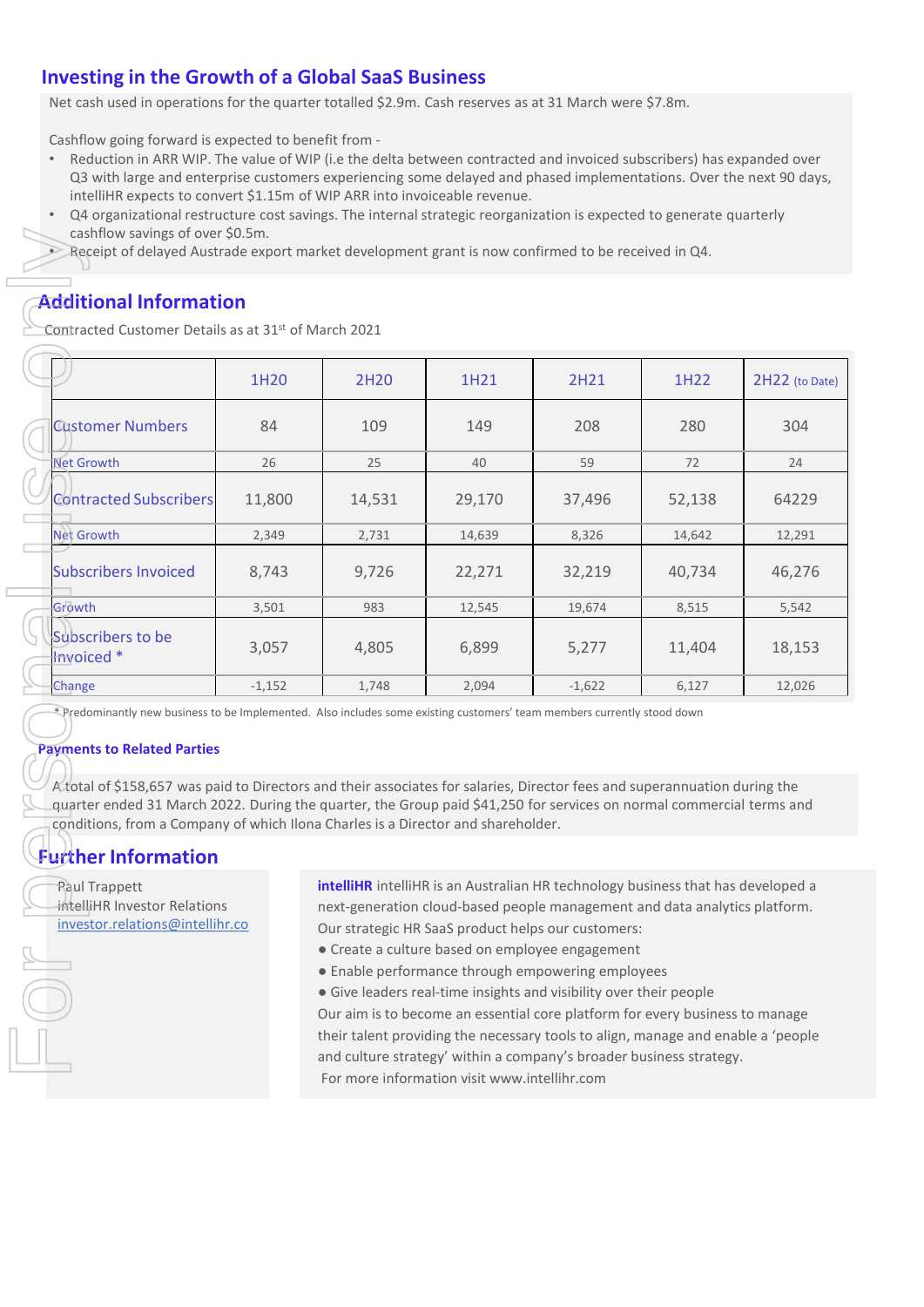### **Appendix 4C**

### **Quarterly cash flow report for entities subject to Listing Rule 4.7B**

| Name of entity                                  |               |  |  |  |
|-------------------------------------------------|---------------|--|--|--|
| intelliHR Limited                               |               |  |  |  |
| <b>ABN</b><br>Quarter ended ("current quarter") |               |  |  |  |
| 38 600 548 516                                  | 31 March 2022 |  |  |  |

|     | <b>Consolidated statement of cash flows</b>         | <b>Current quarter</b><br>\$A'000 | Year to date (9)<br>months)<br>\$A'000 |
|-----|-----------------------------------------------------|-----------------------------------|----------------------------------------|
| 1.  | Cash flows from operating activities                |                                   |                                        |
| 1.1 | Receipts from customers                             | 1,423                             | 3,794                                  |
| 1.2 | Payments for                                        |                                   |                                        |
|     | research and development<br>(a)                     | (1,070)                           | (2,914)                                |
|     | product manufacturing and operating<br>(b)<br>costs |                                   |                                        |
|     | advertising and marketing<br>(c)                    | (695)                             | (1,538)                                |
|     | leased assets<br>(d)                                |                                   |                                        |
|     | staff costs<br>(e)                                  | (2, 137)                          | (5,591)                                |
|     | (f)<br>administration and corporate costs           | (431)                             | (1,620)                                |
| 1.3 | Dividends received (see note 3)                     |                                   |                                        |
| 1.4 | Interest received                                   |                                   | 19                                     |
| 1.5 | Interest and other costs of finance paid            | (18)                              | (58)                                   |
| 1.6 | Income taxes paid                                   | (2)                               | (14)                                   |
| 1.7 | Government grants and tax incentives                |                                   | 801                                    |
| 1.8 | Other (provide details if material)                 |                                   |                                        |
| 1.9 | Net cash from / (used in) operating<br>activities   | (2,930)                           | (7, 121)                               |

| 2.  | Cash flows from investing activities |      |    |
|-----|--------------------------------------|------|----|
| 2.1 | Payments to acquire or for:          |      |    |
|     | entities<br>(a)                      |      |    |
|     | businesses<br>(b)                    |      |    |
|     | property, plant and equipment<br>(C) | (16) | 46 |
|     | investments<br>(d)                   |      |    |
|     | intellectual property<br>(e)         |      |    |
|     | other non-current assets<br>(f)      |      |    |
|     |                                      |      |    |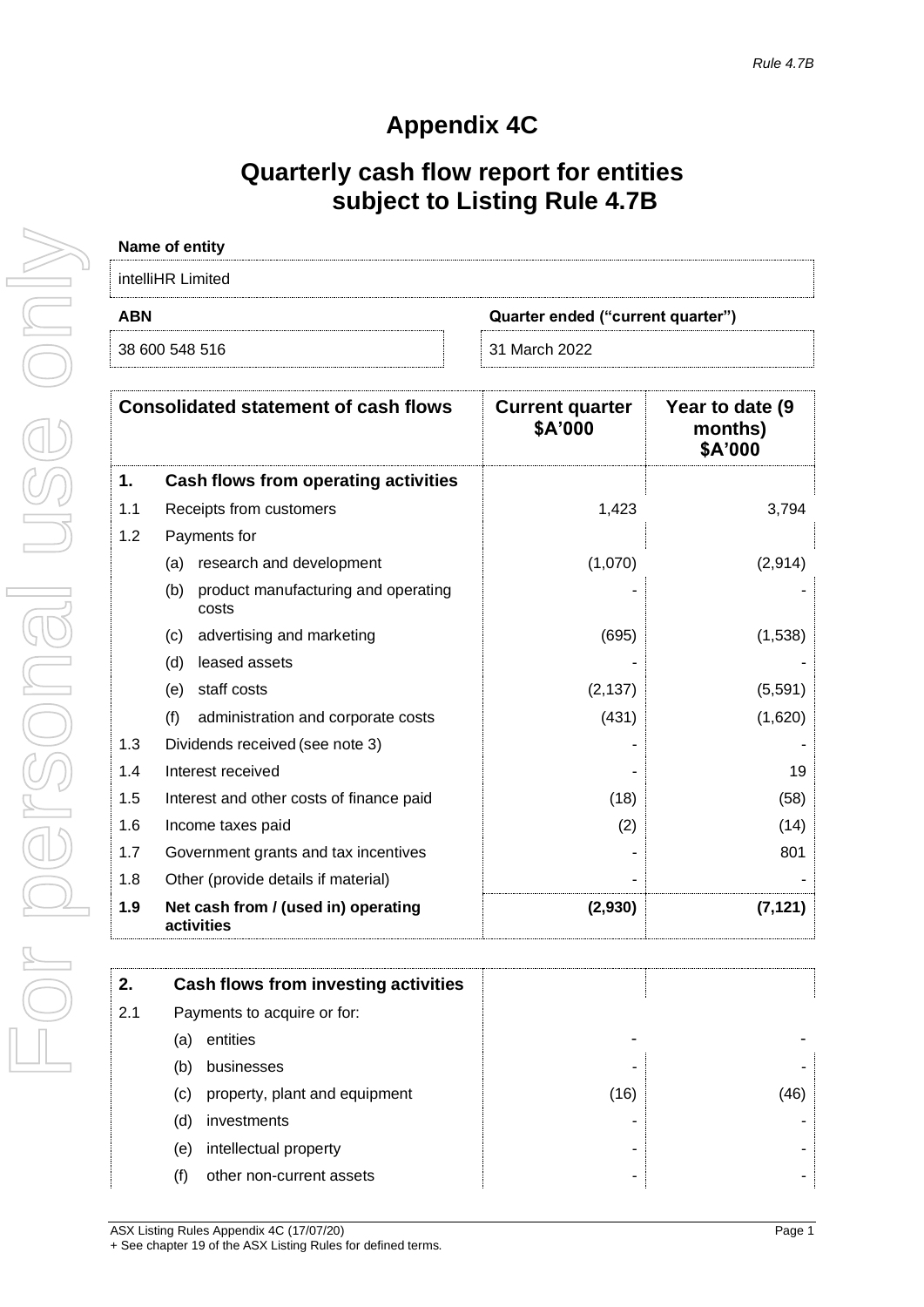|     | <b>Consolidated statement of cash flows</b>       | <b>Current quarter</b><br>\$A'000 | Year to date (9)<br>months)<br>\$A'000 |
|-----|---------------------------------------------------|-----------------------------------|----------------------------------------|
| 2.2 | Proceeds from disposal of:                        |                                   |                                        |
|     | entities<br>(a)                                   |                                   |                                        |
|     | (b)<br>businesses                                 |                                   |                                        |
|     | (c)<br>property, plant and equipment              |                                   |                                        |
|     | (d)<br>investments                                |                                   |                                        |
|     |                                                   |                                   |                                        |
|     | intellectual property<br>(e)                      |                                   |                                        |
|     | (f)<br>other non-current assets                   |                                   |                                        |
| 2.3 | Cash flows from loans to other entities           |                                   |                                        |
| 2.4 | Dividends received (see note 3)                   |                                   |                                        |
| 2.5 | Other (provide details if material)               |                                   |                                        |
| 2.6 | Net cash from / (used in) investing<br>activities | (16)                              | (46)                                   |

| 3.   | Cash flows from financing activities                                                          |       |              |
|------|-----------------------------------------------------------------------------------------------|-------|--------------|
| 3.1  | Proceeds from issues of equity securities<br>(excluding convertible debt securities)          | 82    | 11,982       |
| 3.2  | Proceeds from issue of convertible debt<br>securities                                         |       |              |
| 3.3  | Proceeds from exercise of options                                                             | (82)  | <sup>0</sup> |
| 3.4  | Transaction costs related to issues of<br>equity securities or convertible debt<br>securities |       | (637)        |
| 3.5  | Proceeds from borrowings                                                                      |       |              |
| 3.6  | Repayment of borrowings                                                                       | (115) | (457)        |
| 3.7  | Transaction costs related to loans and<br>borrowings                                          |       |              |
| 3.8  | Dividends paid                                                                                |       |              |
| 3.9  | Other (provide details if material)                                                           | 96    | 14           |
| 3.10 | Net cash from / (used in) financing<br>activities                                             | (19)  | 10,902       |
| 4.   | Net increase / (decrease) in cash and<br>cash caujualents for the period                      |       |              |

| 4.  | Net increase / (decrease) in cash and<br>cash equivalents for the period |         |          |
|-----|--------------------------------------------------------------------------|---------|----------|
| 4.1 | Cash and cash equivalents at beginning of<br>period                      | 10.801  | 4,102    |
| 4.2 | Net cash from / (used in) operating<br>activities (item 1.9 above)       | (2,930) | (7, 121) |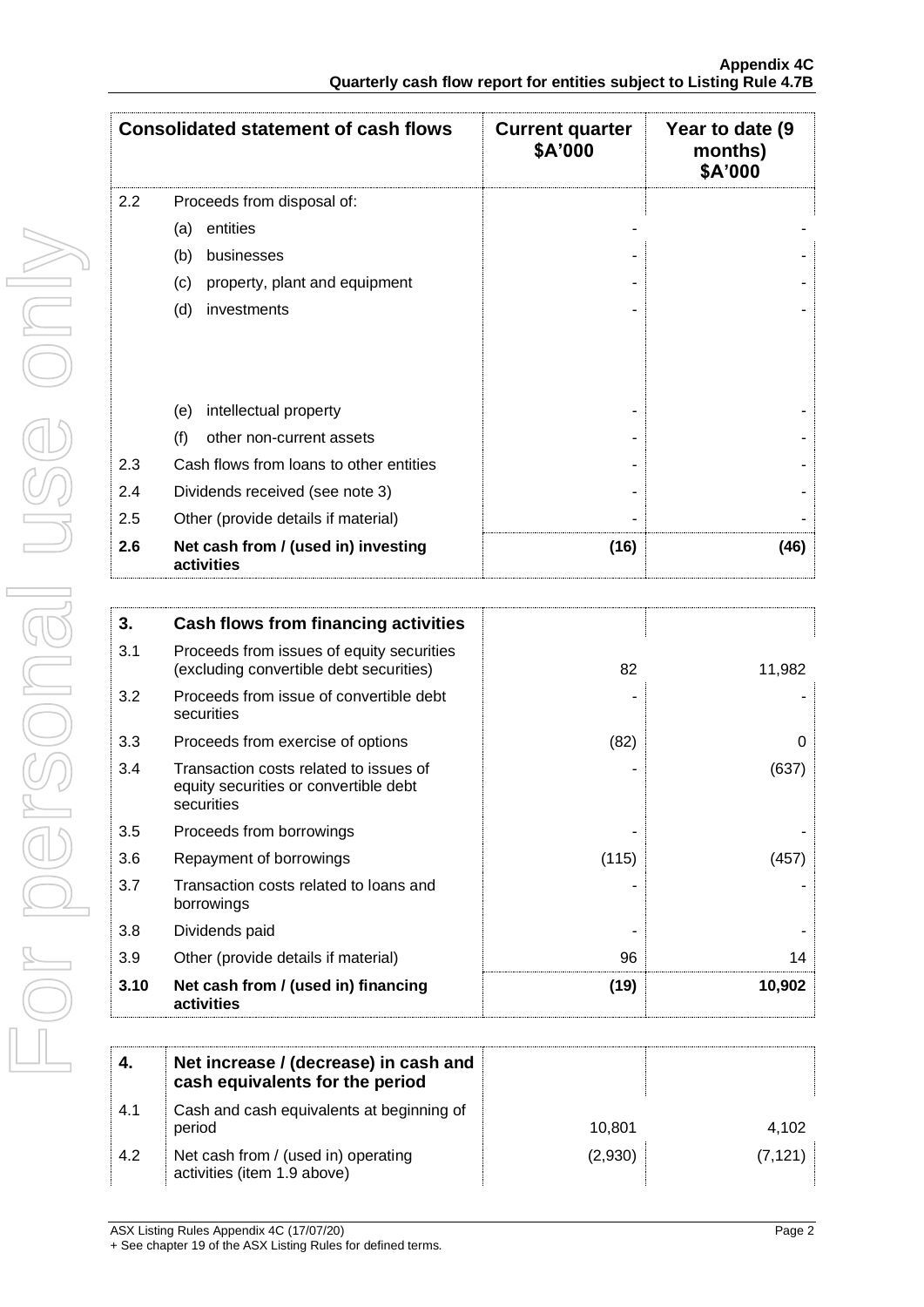| <b>Consolidated statement of cash flows</b> |                                                                     | <b>Current quarter</b><br>\$A'000 | Year to date (9)<br>months)<br>\$A'000 |
|---------------------------------------------|---------------------------------------------------------------------|-----------------------------------|----------------------------------------|
| 4.3                                         | Net cash from / (used in) investing activities<br>(item 2.6 above)  | (16)                              | (46)                                   |
| 4.4                                         | Net cash from / (used in) financing activities<br>(item 3.10 above) | (19)                              | 10.902                                 |
| 4.5                                         | Effect of movement in exchange rates on<br>cash held                |                                   |                                        |
| 4.6                                         | Cash and cash equivalents at end of<br>period                       | 7,837                             | 7.837                                  |

| 5.  | Reconciliation of cash and cash<br>equivalents<br>at the end of the quarter (as shown in the<br>consolidated statement of cash flows) to the<br>related items in the accounts | <b>Current quarter</b><br>\$A'000 | <b>Previous quarter</b><br>\$A'000 |
|-----|-------------------------------------------------------------------------------------------------------------------------------------------------------------------------------|-----------------------------------|------------------------------------|
| 5.1 | <b>Bank balances</b>                                                                                                                                                          | 7.837                             | 10.801                             |
| 5.2 | Call deposits                                                                                                                                                                 |                                   |                                    |
| 5.3 | <b>Bank overdrafts</b>                                                                                                                                                        |                                   |                                    |
| 5.4 | Other (provide details)                                                                                                                                                       |                                   |                                    |
| 5.5 | Cash and cash equivalents at end of<br>quarter (should equal item 4.6 above)                                                                                                  | 7,837                             | 10,801                             |

| 6.  | Payments to related parties of the entity and their<br>associates                                                                                           | <b>Current quarter</b><br><b>\$A'000</b> |  |  |  |
|-----|-------------------------------------------------------------------------------------------------------------------------------------------------------------|------------------------------------------|--|--|--|
| 6.1 | Aggregate amount of payments to related parties and their<br>associates included in item 1                                                                  |                                          |  |  |  |
| 6.2 | Aggregate amount of payments to related parties and their<br>associates included in item 2                                                                  |                                          |  |  |  |
|     | Note: if any amounts are shown in items 6.1 or 6.2, your quarterly activity report must include a description of, and an<br>explanation for, such payments. |                                          |  |  |  |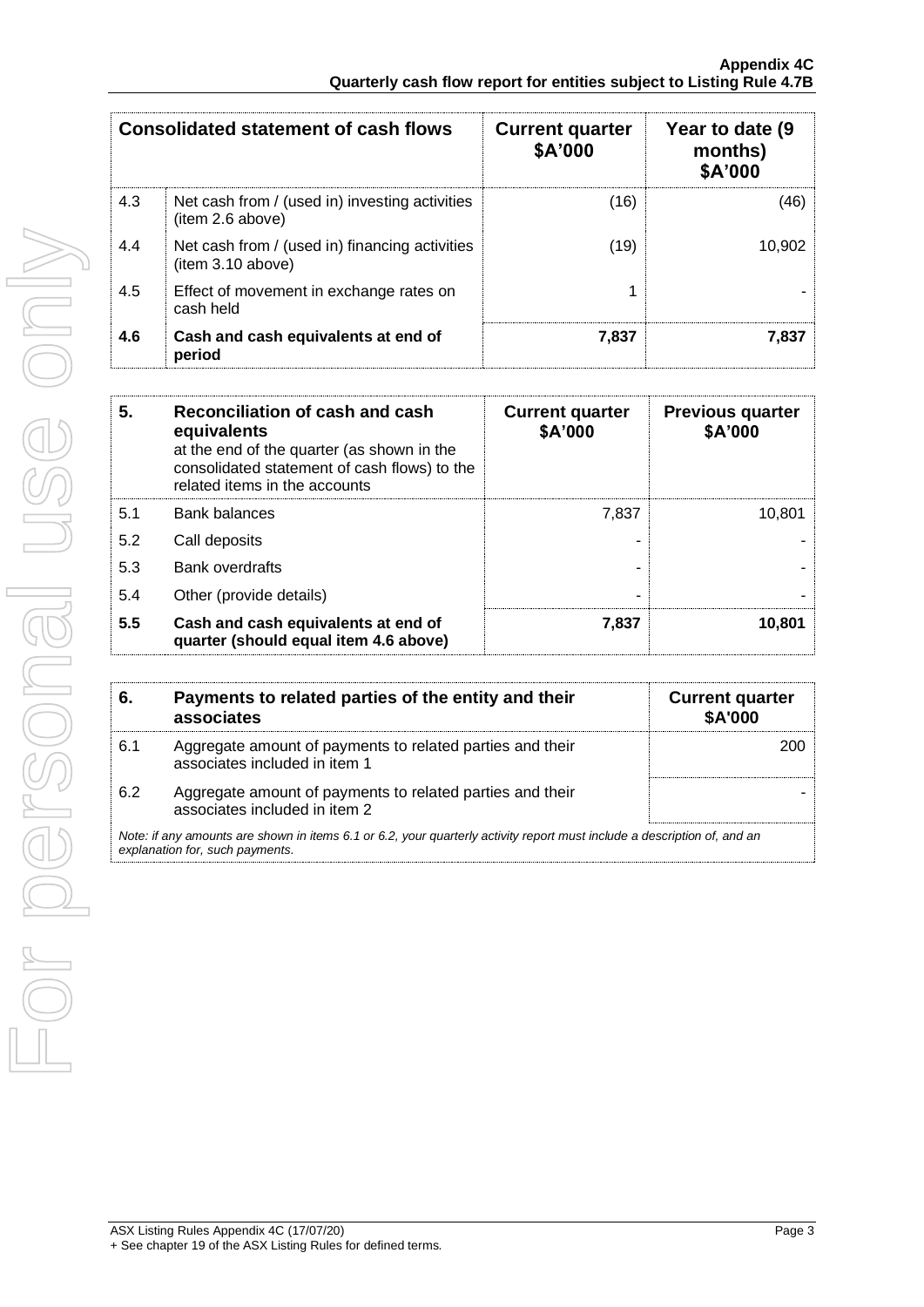| 7.  | <b>Financing facilities</b><br>Note: the term "facility' includes all forms of financing<br>arrangements available to the entity.<br>Add notes as necessary for an understanding of the<br>sources of finance available to the entity.                                                                                                               | <b>Total facility</b><br>amount at quarter<br>end<br>\$A'000 | Amount drawn at<br>quarter end<br>\$A'000 |  |  |
|-----|------------------------------------------------------------------------------------------------------------------------------------------------------------------------------------------------------------------------------------------------------------------------------------------------------------------------------------------------------|--------------------------------------------------------------|-------------------------------------------|--|--|
| 7.1 | Loan facilities                                                                                                                                                                                                                                                                                                                                      |                                                              |                                           |  |  |
| 7.2 | Credit standby arrangements                                                                                                                                                                                                                                                                                                                          |                                                              |                                           |  |  |
| 7.3 | Other (please specify)                                                                                                                                                                                                                                                                                                                               |                                                              |                                           |  |  |
| 7.4 | <b>Total financing facilities</b>                                                                                                                                                                                                                                                                                                                    |                                                              |                                           |  |  |
| 7.5 | Unused financing facilities available at quarter end                                                                                                                                                                                                                                                                                                 |                                                              |                                           |  |  |
| 7.6 | Include in the box below a description of each facility above, including the lender, interest<br>rate, maturity date and whether it is secured or unsecured. If any additional financing<br>facilities have been entered into or are proposed to be entered into after quarter end,<br>include a note providing details of those facilities as well. |                                                              |                                           |  |  |
|     |                                                                                                                                                                                                                                                                                                                                                      |                                                              |                                           |  |  |

| 8.  |       | Estimated cash available for future operating activities                                                                                                                                                               | \$A'000 |  |  |  |
|-----|-------|------------------------------------------------------------------------------------------------------------------------------------------------------------------------------------------------------------------------|---------|--|--|--|
| 8.1 |       | Net cash from / (used in) operating activities (item 1.9)                                                                                                                                                              | (2,930) |  |  |  |
| 8.2 |       | Cash and cash equivalents at quarter end (item 4.6)                                                                                                                                                                    | 7,837   |  |  |  |
| 8.3 |       | Unused finance facilities available at quarter end (item 7.5)                                                                                                                                                          | 0       |  |  |  |
| 8.4 |       | Total available funding (item $8.2 +$ item $8.3$ )                                                                                                                                                                     | 7,837   |  |  |  |
| 8.5 |       | Estimated quarters of funding available (item 8.4 divided by<br>2.7<br>item 8.1)                                                                                                                                       |         |  |  |  |
|     |       | Note: if the entity has reported positive net operating cash flows in item 1.9, answer item 8.5 as "N/A". Otherwise, a<br>figure for the estimated guarters of funding available must be included in item 8.5.         |         |  |  |  |
| 8.6 |       | If item 8.5 is less than 2 quarters, please provide answers to the following questions:                                                                                                                                |         |  |  |  |
|     | 8.6.1 | Does the entity expect that it will continue to have the current level of net operating<br>cash flows for the time being and, if not, why not?                                                                         |         |  |  |  |
|     |       | Answer: N/A                                                                                                                                                                                                            |         |  |  |  |
|     | 8.6.2 | Has the entity taken any steps, or does it propose to take any steps, to raise further<br>cash to fund its operations and, if so, what are those steps and how likely does it<br>believe that they will be successful? |         |  |  |  |
|     |       | Answer: N/A                                                                                                                                                                                                            |         |  |  |  |
|     | 8.6.3 | Does the entity expect to be able to continue its operations and to meet its business<br>objectives and, if so, on what basis?                                                                                         |         |  |  |  |
|     |       | Answer: N/A                                                                                                                                                                                                            |         |  |  |  |
|     |       | Note: where item 8.5 is less than 2 quarters, all of questions 8.6.1, 8.6.2 and 8.6.3 above must be answered.                                                                                                          |         |  |  |  |